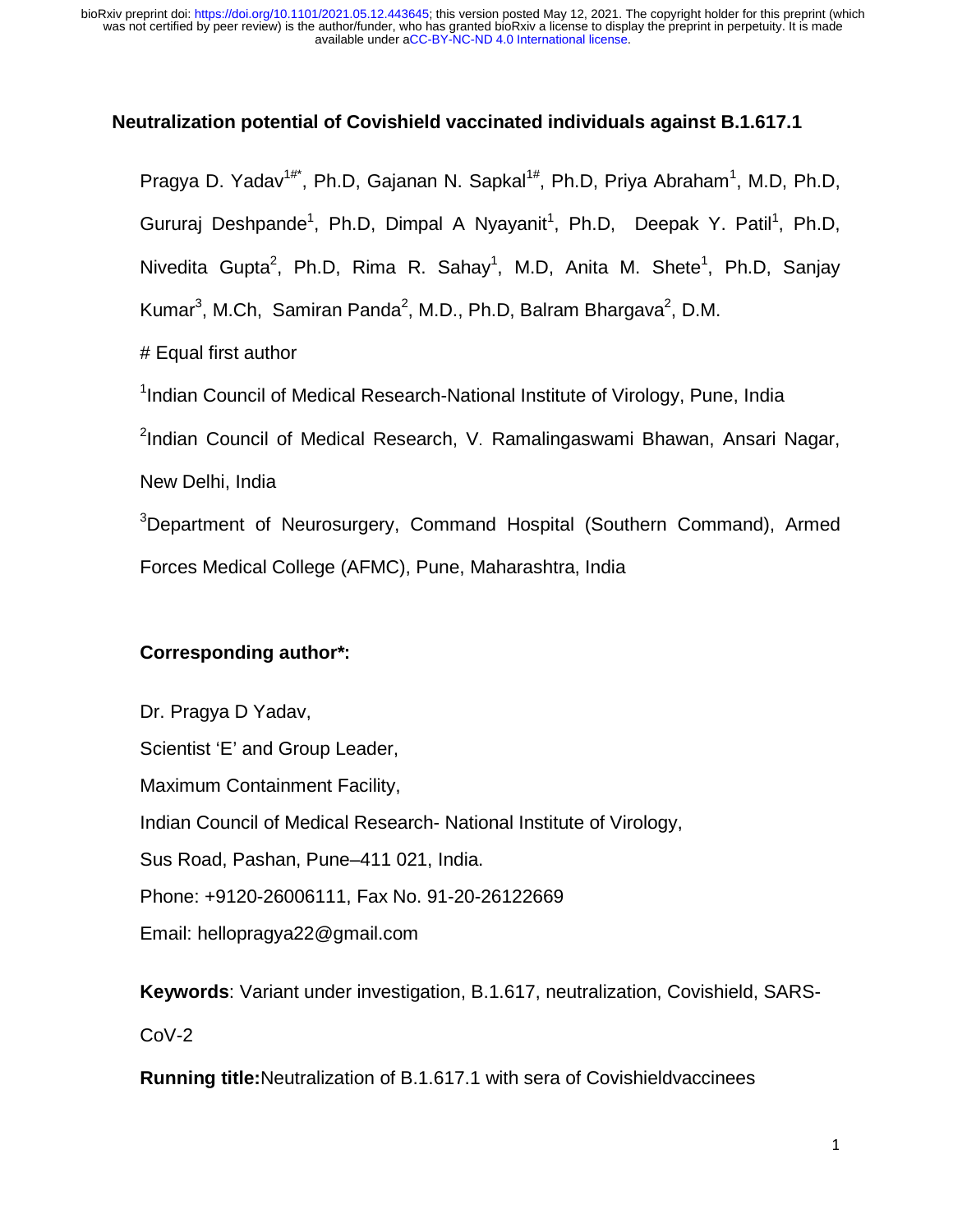#### **Abstract:**

Covishield comprises the larger proportion in the vaccination program in India. Hence, it is of utmost importance to understand neutralizing capability of vaccine against the B.1.617.1 variant which is considered to responsible for surge of the cases in India. The neutralizing-antibody (NAb) titer against B.1.167.1 and prototype B.1 variant (D614G) was determined of the vaccine sera (4 weeks after second dose) of COVID-19 naïve subjects (n=43) and COVID-19 recovered subjects (n=18). The results demonstrated that sera of COVID-19 recovered subjects (n=18) who received two doses of Covishield have higher NAb response compared to the COVID-19 naive with a significant difference (p<0.0001) in NAb titer against B.1 and B.1.617.1 In-spite of reduction in the neutralizing titer against B.1.617.1 variant; Covishield vaccine-induced antibodies are likely to be protective to limit the severity and mortality of the disease in the vaccinated individuals.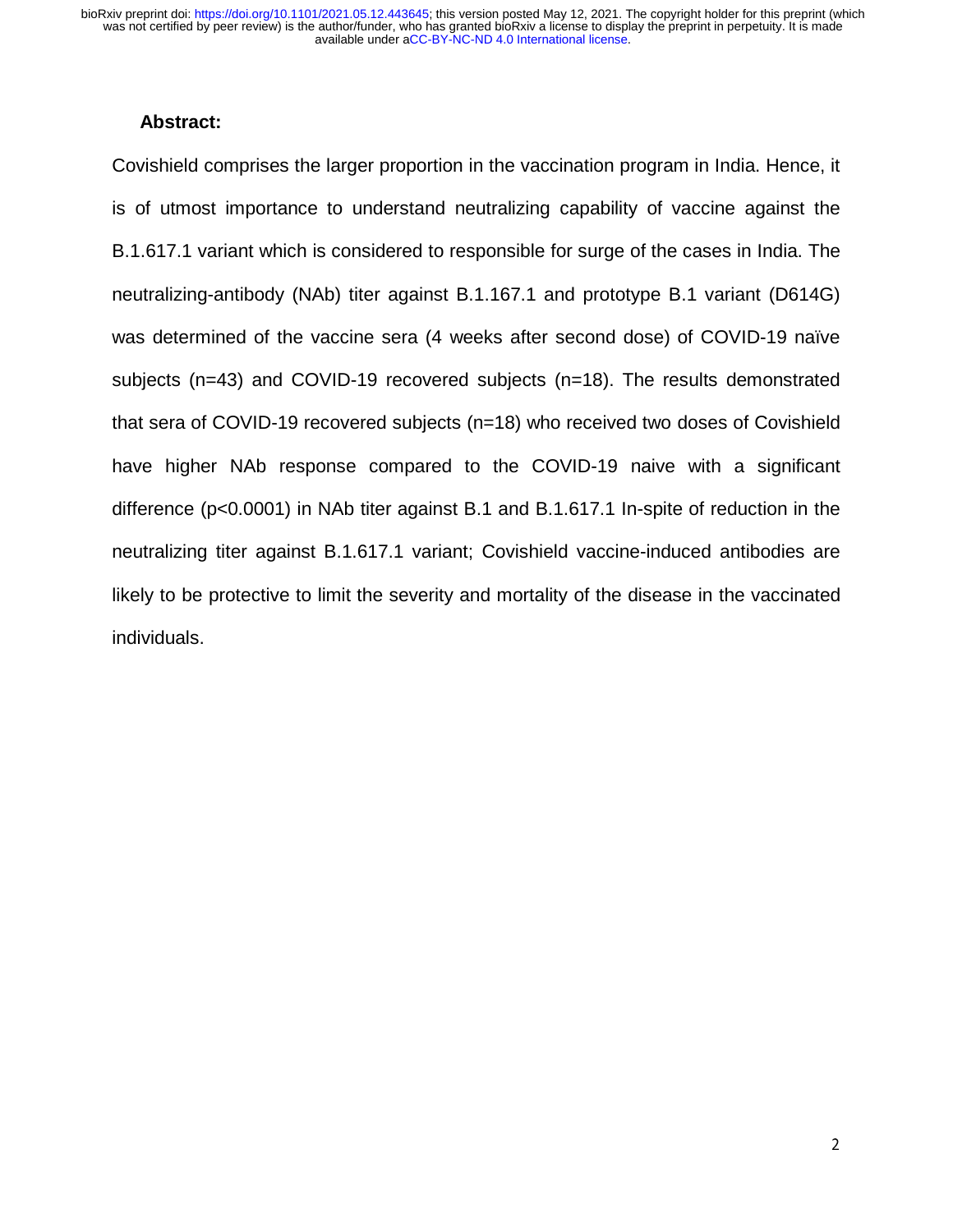#### **Text**

Multiple severe acute respiratory syndrome coronavirus-2 (SARS-CoV-2) variants have emerged and reported from different countries worldwide<sup>1</sup>. Studies are being conducted on these newly emerging SARS-CoV-2 variants to understand their impact on the efficacy of the currently available COVID-19 vaccines.<sup>1</sup> Many of the studies have reported reduced neutralization capabilities of multiple vaccines viz., mRNA-1273, NVX-CoV2373, BNT162b2, BBIBP-CorV, and ChAdOx1-nCoV19 against different variants B.1.1.7, B.1.351 and B.1.1.28  $P1.^{1-2}$  Recently, new SARS-CoV-2 variant, B.1.617.1, B.1.617.2 and B.1.617.3 with specific deleterious mutations have been reported from India<sup>3-4</sup>, which has been associated with increase in the number of SARS-CoV-2 cases especially in Maharashtra state<sup>3</sup>. This variant has been shown to have higher transmissibility and pathogenicity in hamster model and has raised serious concern pertaining to the national COVID-19 vaccination program in India and other countries<sup>3,5</sup>. Till date, over 170 million doses of vaccine have been administered to Indian citizens with two approved vaccines- Covishield (Astrazeneca-Oxford) and Covaxin<sup>TM</sup> (BBV152)<sup>6</sup>. Recently, we have demonstrated the neutralizing efficacy of Covaxin<sup>TM</sup> against B.1.617.1, B.1.1.7, B.1.1.28.2 and variants.<sup>4,7,8</sup> Coviesheild comprises the larger proportion in the vaccination program in India. Hence, it is of utmost importance to understand neutralizing capability of Covishield vaccine against the B.1.617.1 variant in view of the severity of the second wave.

We have evaluated neutralizing capability of the Covishield vaccine using sera obtained from COVID-19 naïve subjects (n=43) and COVID-19 positive recovered subjects (n=18) 4 weeks after the second dose.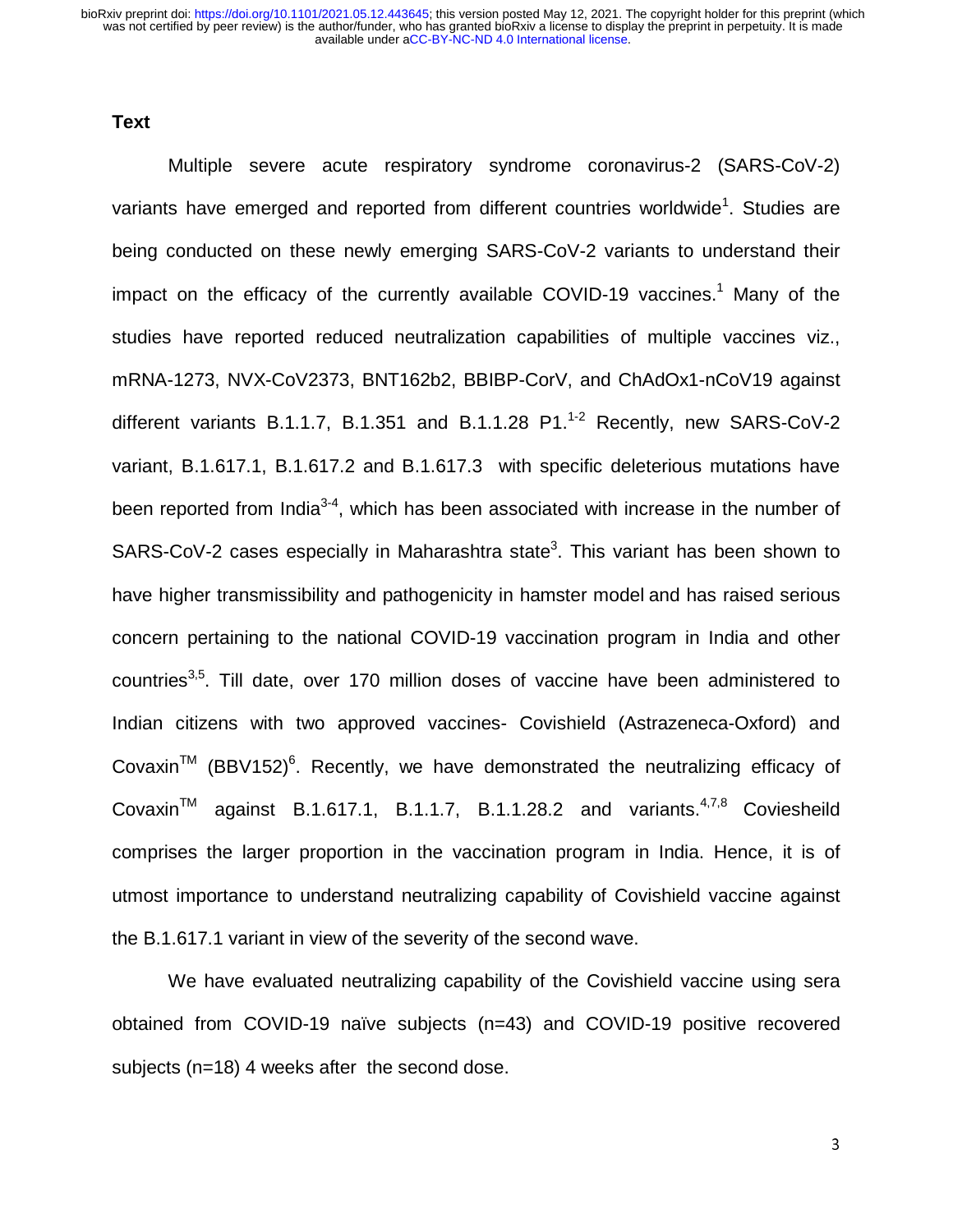The neutralizing-antibody (NAb) titer against B.1.167.1 and prototype B.1 variant (D614G) was determined for both the categories of sera. Of the sera obtained from COVID-19 naïve subjects, 23.25% samples (n=10) didn't show any NAb titer against both the variants. 27.90% of the samples (n=12) showed NAb titer only with B.1. A total of 21 serum specimens (48.83%) elicited NAb titers against both B.1 and B.1.617.1 variants. The geometrical mean titer (GMT) along with standard deviation of Covishield vaccinee sera against B.1 and B.1.617.1 were 42.92±3.8 (95% CI: 40.21-128.5; n=43) and 21.92±4.42 (95% CI: 24.4-62.64; n=43) respectively.

The results demonstrated that sera of COVID-19 positive recovered subjects (n=18, red color) who received two doses of Covishield have higher antibody response compared to the subjects with COVID-19 naive (n=43, green color) with a significant difference (p <0.0001) in NAb titer against B.1 (triangle) and B.1.617.1 (square) variants (Figure 1 A and 1B). An increase in the GMT of the sera of COVID-19 recovered cases with vaccination (29.5 fold) compared to COVID-19 naïve vaccinees (23.5 fold) was observed against B.1 and B.1.617.1 respectively. This indicates that COVID-19 recovered cases who received 2 doses of vaccine had a better immune response in comparison to COVID-19 naive subjects who receivd 2 doses vaccine.

A pair-wise comparison using Wilcoxon matched-pairs signed-rank test demonstrated a significant two-fold reduction (p-value<0.0001) in the neutralization titer of B.1.617.1 compared to B.1 variant in the COVID-19 naïve vacinees (Figure 1 C). Further, we also determined the IgG titer against S1-RBD and observed a non significant difference between COVID-19 recovered cases administered with 2 dose of vaccine and COVID-19 naive vaccinated cases (Figure 1D).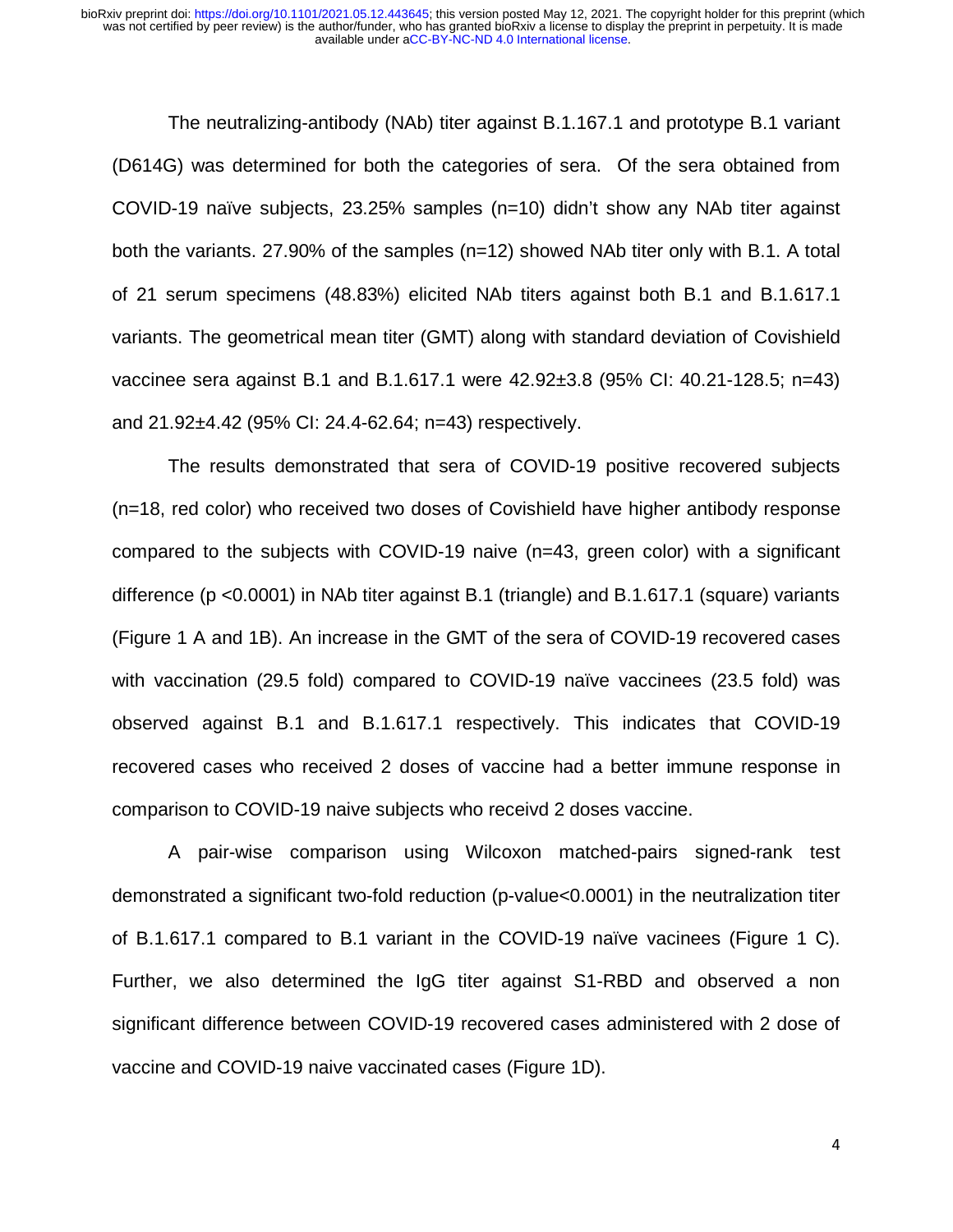Inspite of reduction in the neutralizing titer against B.1.617.1 variant; Covishield vaccine-induced antibodies are likely to be protective to limit the severity and mortality of the disease in the vaccinated individuals.

## **Ethical approval**

The study was approved by the Institutional Biosafety Committee and Institutional Human Ethics Committee of ICMR-NIV, Pune, India. under project 'Propagation of new SRS-CoV-2 variantisolate and characterization in cell culture and animal model.

### **Author Contributions**

PDY and PA contributed to study design, data analysis, interpretation and writing and critical review. GNS, GRD, DYP,RRS, AMS, DAN and SK contributed to data collection, interpretation, writing and critical review. NG, SP, and BB contributed to the critical review and finalization of the paper.

# **Conflicts of Interest**

Authors do not have a conflict of interest among themselves.

# **Financial support & sponsorship**

Financial support was provided by the Indian Council of Medical Research (ICMR), New Delhi at ICMR-National Institute of Virology, Pune under intramural funding 'COVID-19'.

# **Acknowledgement**

Authors gratefully acknowledge the staff of ICMR-NIV, Pune including Dr. Rajlaxmi Jain, Mr. Prasad Sarkale, Mr. Shrikant Baradkar, Ms. Aasha Salunkhe and Mr. Chetan Patil for extending excellent technical support.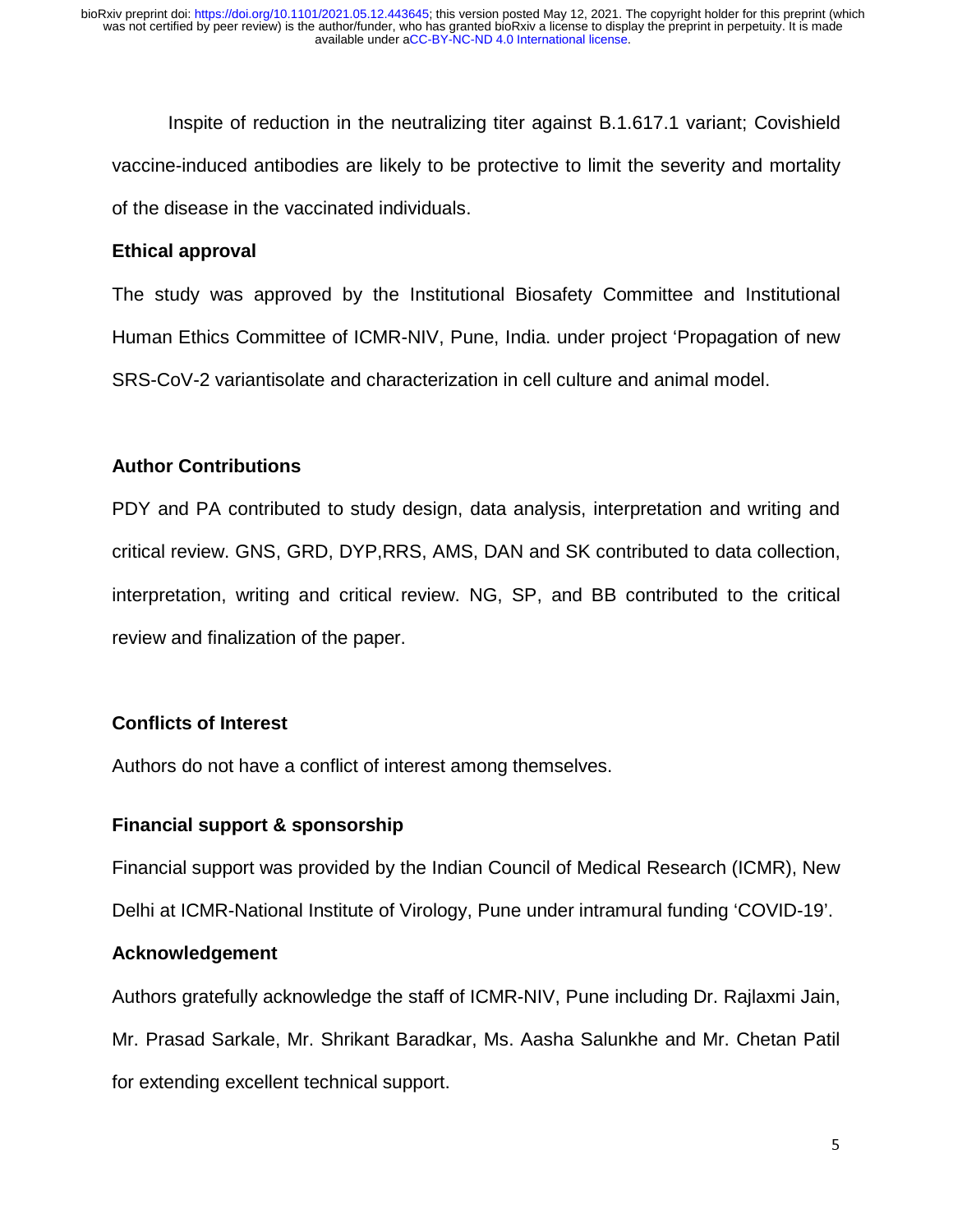### **References**

- 1. Abdool Karim SS, de Oliveira T. New SARS-CoV-2 variants—clinical, public health, and vaccine implications. N Engl J Med 2021.
- 2. Garcia-Beltran WF, Lam EC, Denis KS, et al. Multiple SARS-CoV-2 variants escape neutralization by vaccine-induced humoral immunity. Cell 2021.
- 3. Cherian S, Potdar V, Jadhav S, **et al.** Convergent evolution of SARS-CoV-2 spike mutations, L452R, E484Q and P681R, in the second wave of COVID-19 in Maharashtra, India. bioRxiv 2021 doi: https://doi.org/10.1101/2021.04.22.440932.
- 4. Yadav P, Sapkal GN, Abraham P, et al. Neutralization of variant under investigation B. 1.617 with sera of BBV152 vaccinees. Clin Infect Dis 2021; ciab411.
- 5. Yadav PD, Mohandas S, Shete AM, et al. SARS CoV-2 variant B.1.617.1 is highly pathogenic in hamsters than B.1 variant. bioRxiv 2021.
- 6. COVID-19 vaccination. Available from: https://www.mohfw.gov.in/, accessed on 11 May 2021.
- 7. Sapkal GN, Yadav PD, Ella R, et al. Inactivated COVID-19 vaccine BBV152/COVAXIN effectively neutralizes recently emerged B 1.1.7 variant of SARS-CoV-2. J Travel Med 2021. taab051.
- 8. Sapkal G, Yadav P, Ella R, et al. Neutralization of B. 1.1. 28 P2 variant with sera of natural SARS-CoV-2 infection and recipients of BBV152 vaccine. bioRxiv 2021.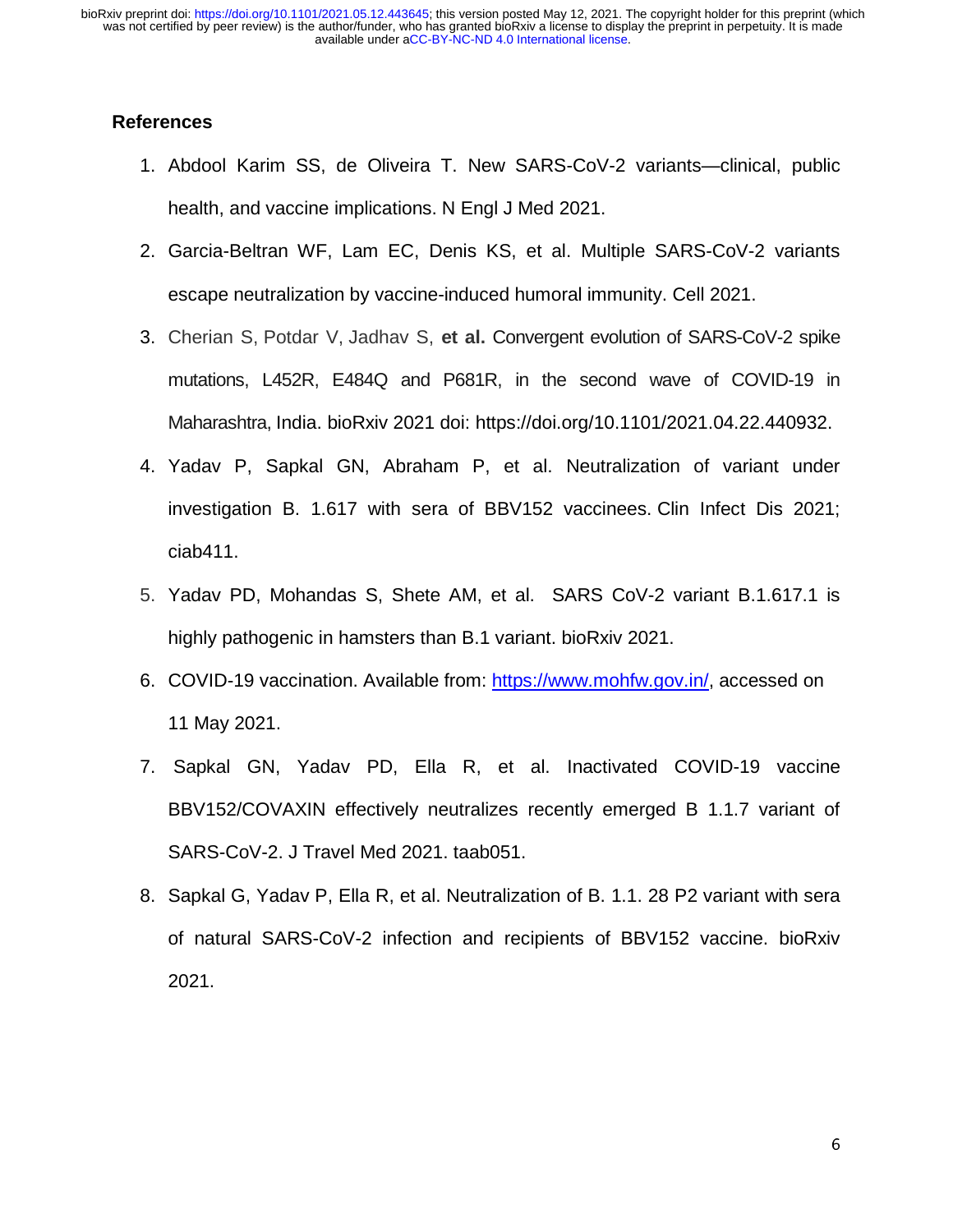### **Figure Legend**

**Figure 1: Neutralization of B.1.617.1 variant:** Comparison of NAb titer between COVID-19 naïve cases (green, n=43) and COVID-19 recovered cases (red, n=18) administered with 2 doses of vaccine (sera collected 28 days after the second dose) against B.1 **(A)** and B.1.617.1 **(B)**. A two-tailed pair-wise comparison was performed using the Mann-Whitney test and \*\*\*\* represent p-value <0.001.

**C)** Scatter plot depicting the neutralization activity of the COVID-19 naïve cases (n=43) vaccinated with two doses of Covishield vaccine ( sera collected 28 days after the second dose) against the prototype B.1 (D614G) (green, triangle) and B.1.617.1 (green, square). A neutralization reduction factor of 1.94 was observed between the B.1 (D614G) and B.1.617.1 variant. A two-tailed pair-wise comparison was performed using the Wilcoxon matched-pairs signed-rank test with a p-value of 0.05. \*\*\*\* represent pvalue <0.001 and \*\*p value=0.0038, ns= non-significant p-value.

 **(D)** A comparison of IgG antibody titer against RBD protein between COVID-19 naïve cases (n=43) and COVID-19 recovered cases (n=18) administered with 2 doses of vaccine. A two-tailed pair-wise comparison was performed using the Mann-Whitney test and ns= non-significant p-value.